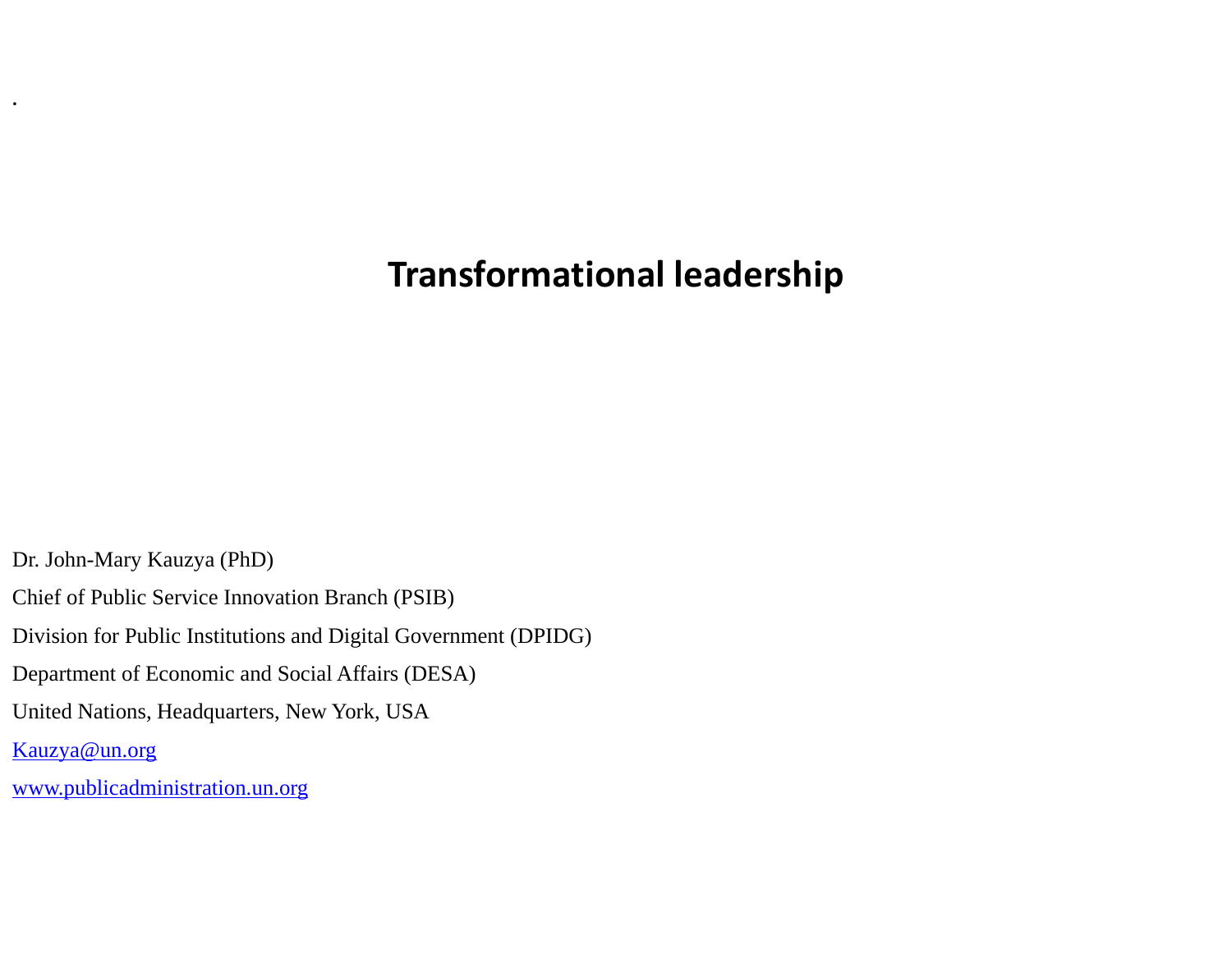- **Renewed hope for transformational good governance and leadership: The 2030 Agenda**
- ➢ **The relevance and need for capacities for good governance, public Administration and transformational leadership have been heightened by the 2030 Agenda and the ongoing covid-19 pandemic.**
- ➢ **Concerning the Covid-19 pandemic, it has demonstrated, that pandemics attack societies taking advantage of their weak points.**
- ➢ **The principles and values embedded in the 2030 Agenda offer another strategic hope for developing capacities for good governance effective public administration and transformational leadership for peoplefocused sustainable development.**
- ➢ **These values and principles are the meeting point between good governance in any country and global governance especially given that the bureaucratic public administration and New Public Management were tilted towards benefitting the western world.**
- ➢ **It is hoped that this time the world will not bungle this strategic hope.**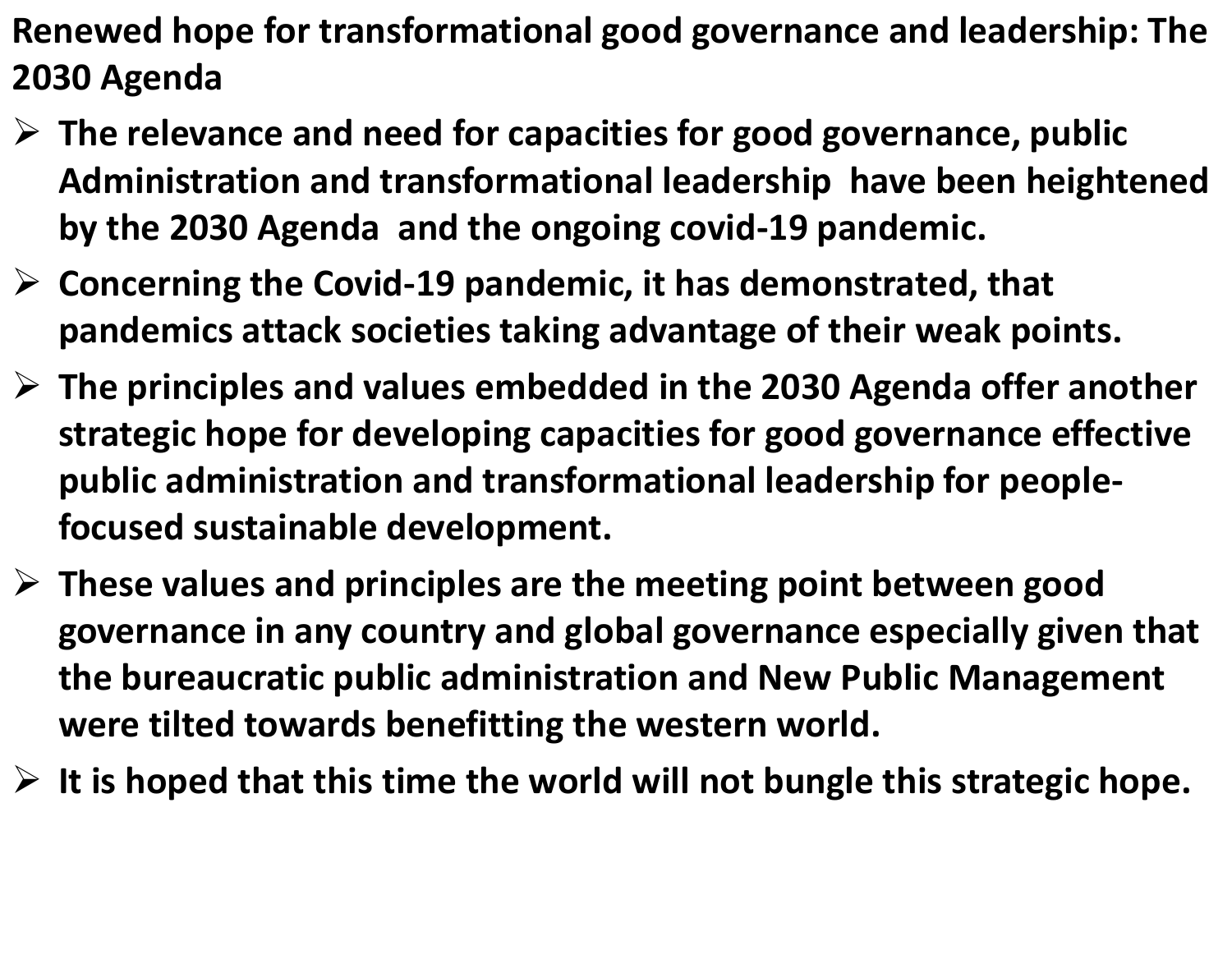**The need for transformational leadership in every country**

- ➢ **The 2030 Agenda formulated as a supremely transformational and ambitious strategy aimed at transforming the world to achieve social, economic, ecological and inter-generational sustainability.**
- ➢ **The implementation of the Agenda imposes specific challenges to Governance, Public Administration and Leadership**
- ➢ **Success in implementing the strategy depends on the extent to which countries succeed in transforming their governance institutional and human capacities including transformational leadership especially in terms of principles and values**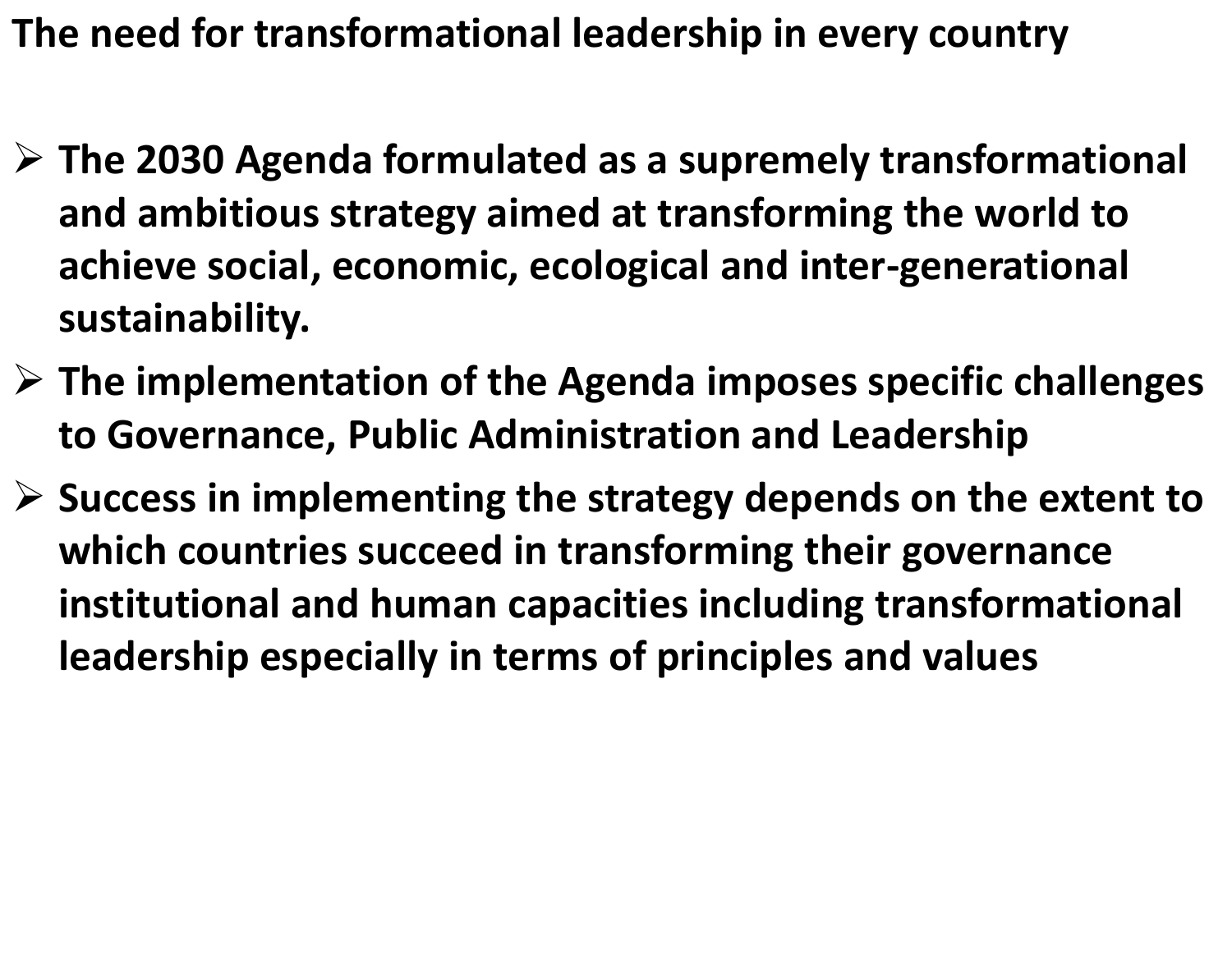## **Transformation in terms of values and Principles of the 2030 Agenda**

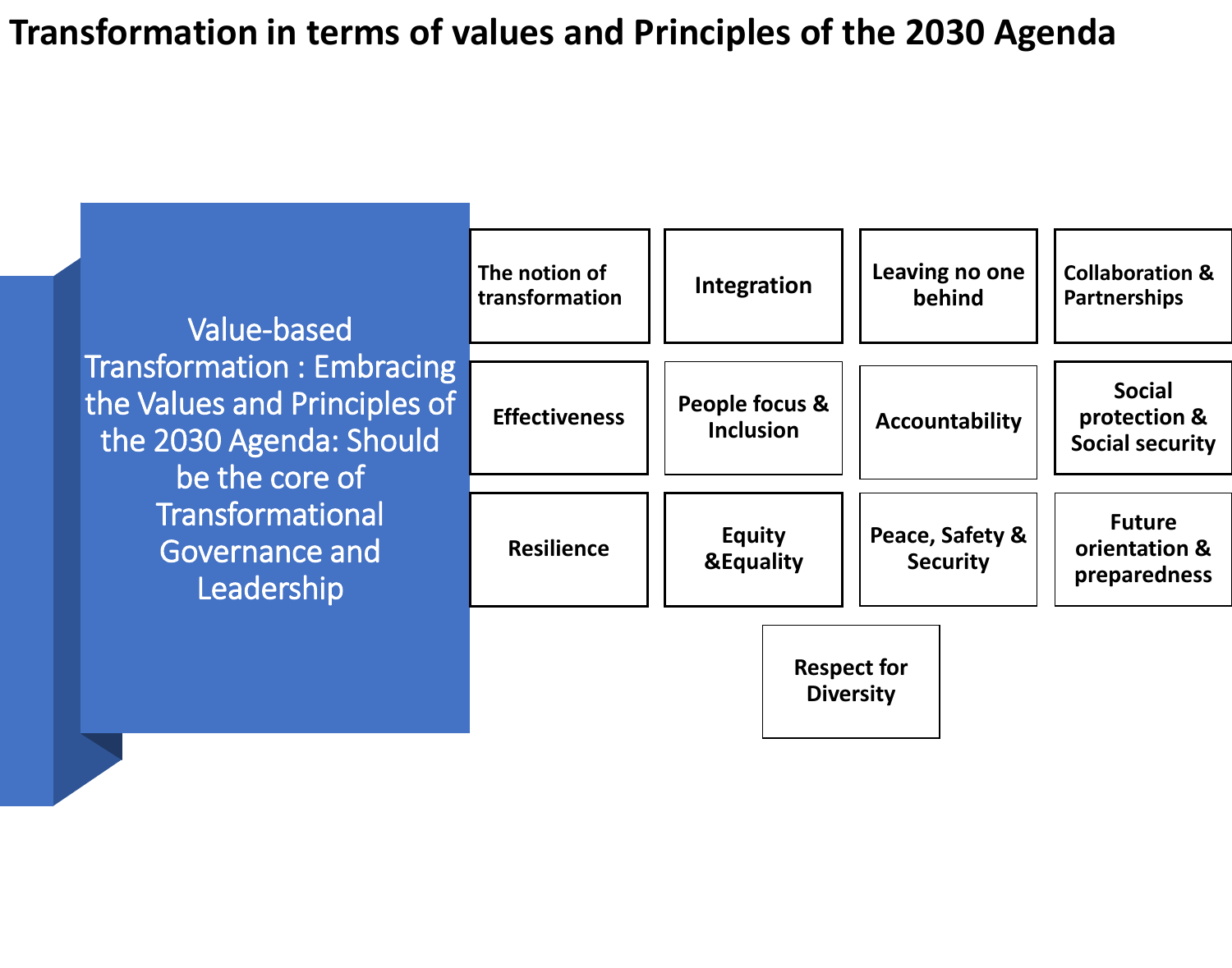Equity in its four dimensions is a key Value/Principle to be embraced in transformational Governance and leadership in all countries

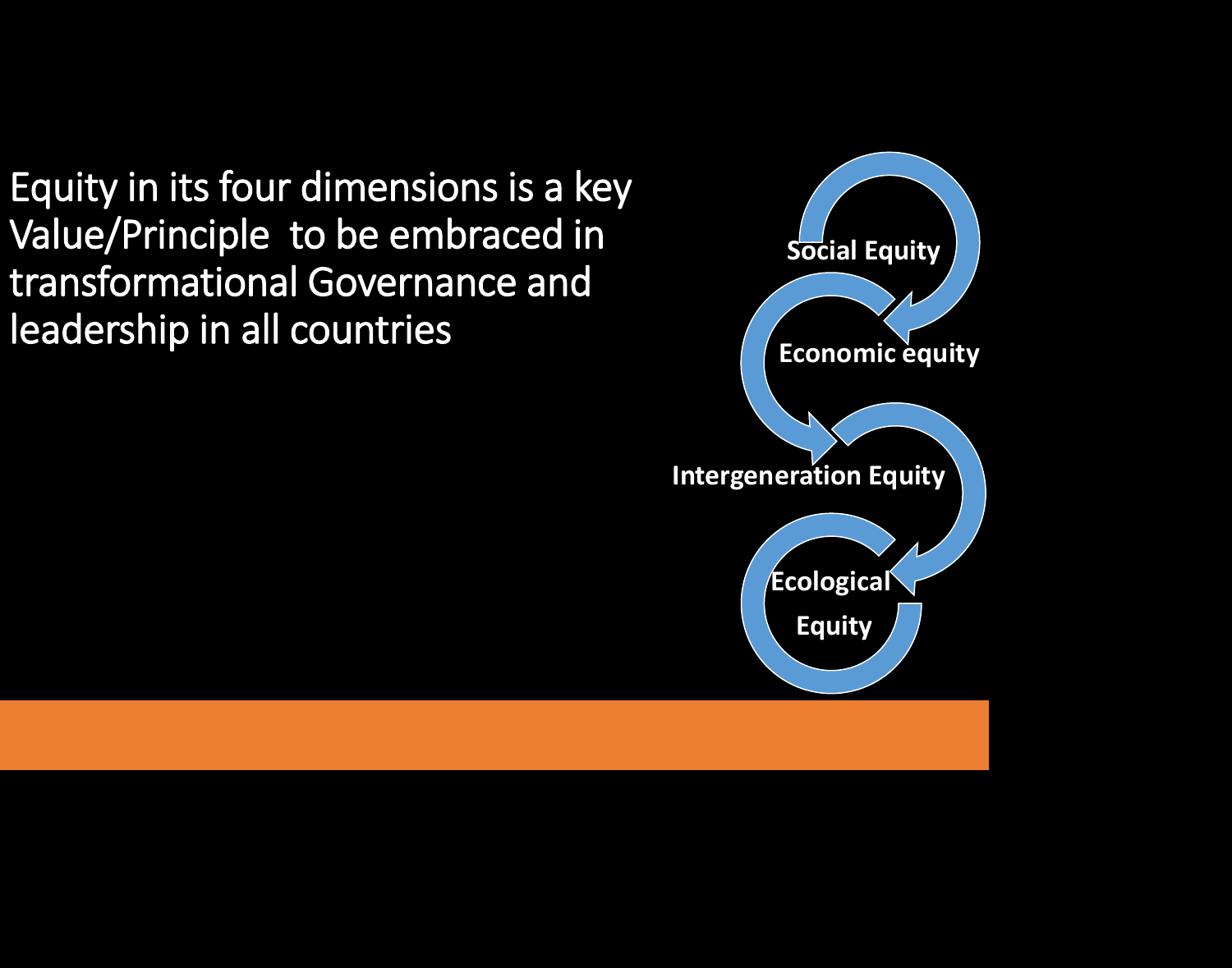## Respect for Diversity

- **Diversity is a fundamental characteristic of societies all over the world.**
- **Depending on how diversity is valued and harnessed, it constitutes a force for development. However, in many countries Diversity is regarded as a problem instead.**
- **The 2030 Agenda commits to respecting diversity as a principle and value of good governance. In fact, it should have focused on valuing diversity. There is a difference between respecting and valuing**
- **Respecting diversity may lead to tolerance. But valuing diversity leads to harnessing it as a force for development:**
- **Unity in diversity requires a thorough understanding and consideration of the vicissitudes of each part and relating it to the whole.**
- **Unfortunately, diversity is being used to fuel destructive conflicts and violence among people**
- **Eg: Gender, race, ethnicity, Culture, Geographical, Beliefs (religious, political etc), Knowledge, Skills**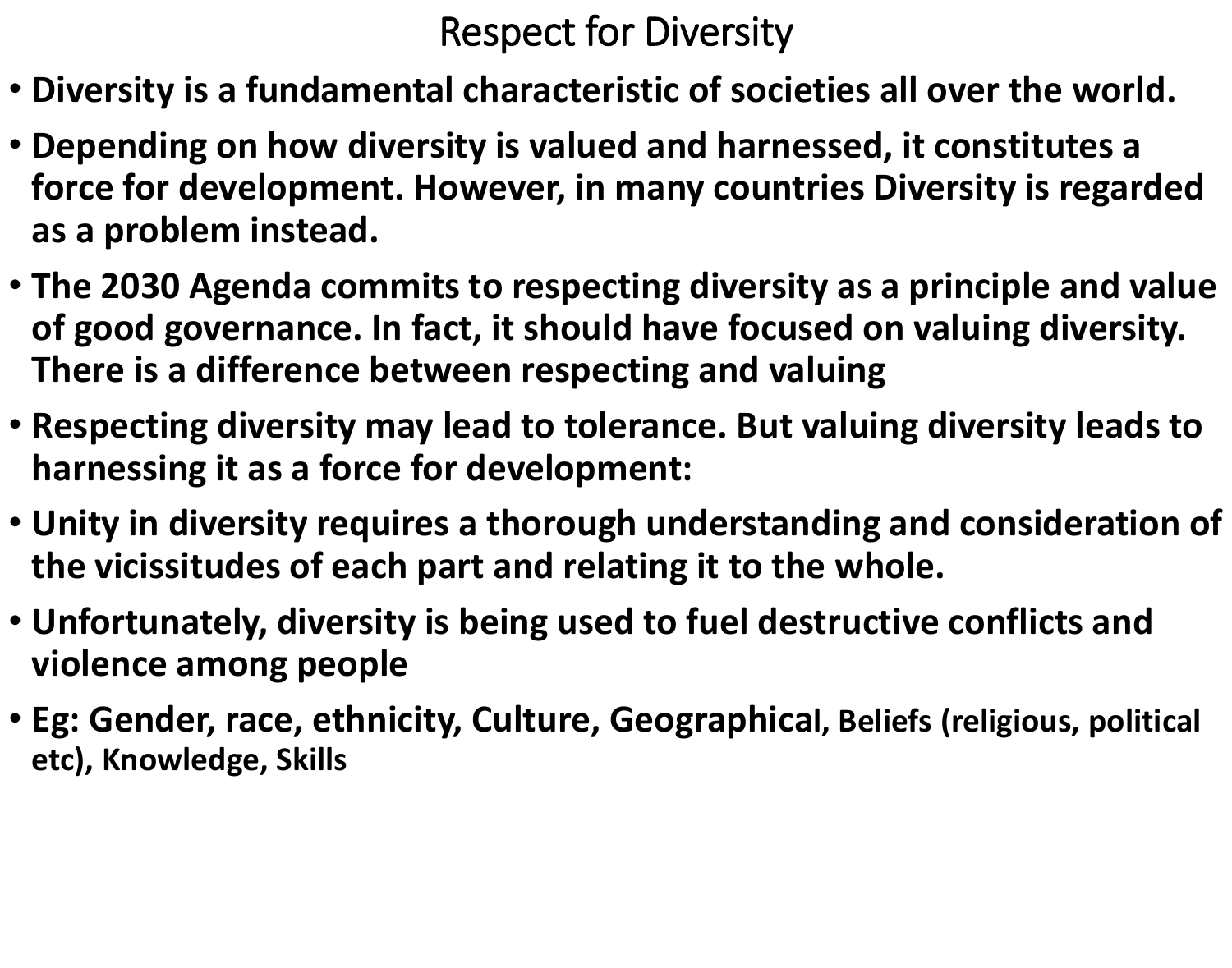**Value-based Governance Transformation vs Efficiency-based Public Administration Reform: The Need for 4 Es of Governance:**

## **From traditional public Administration to value-based good governance**

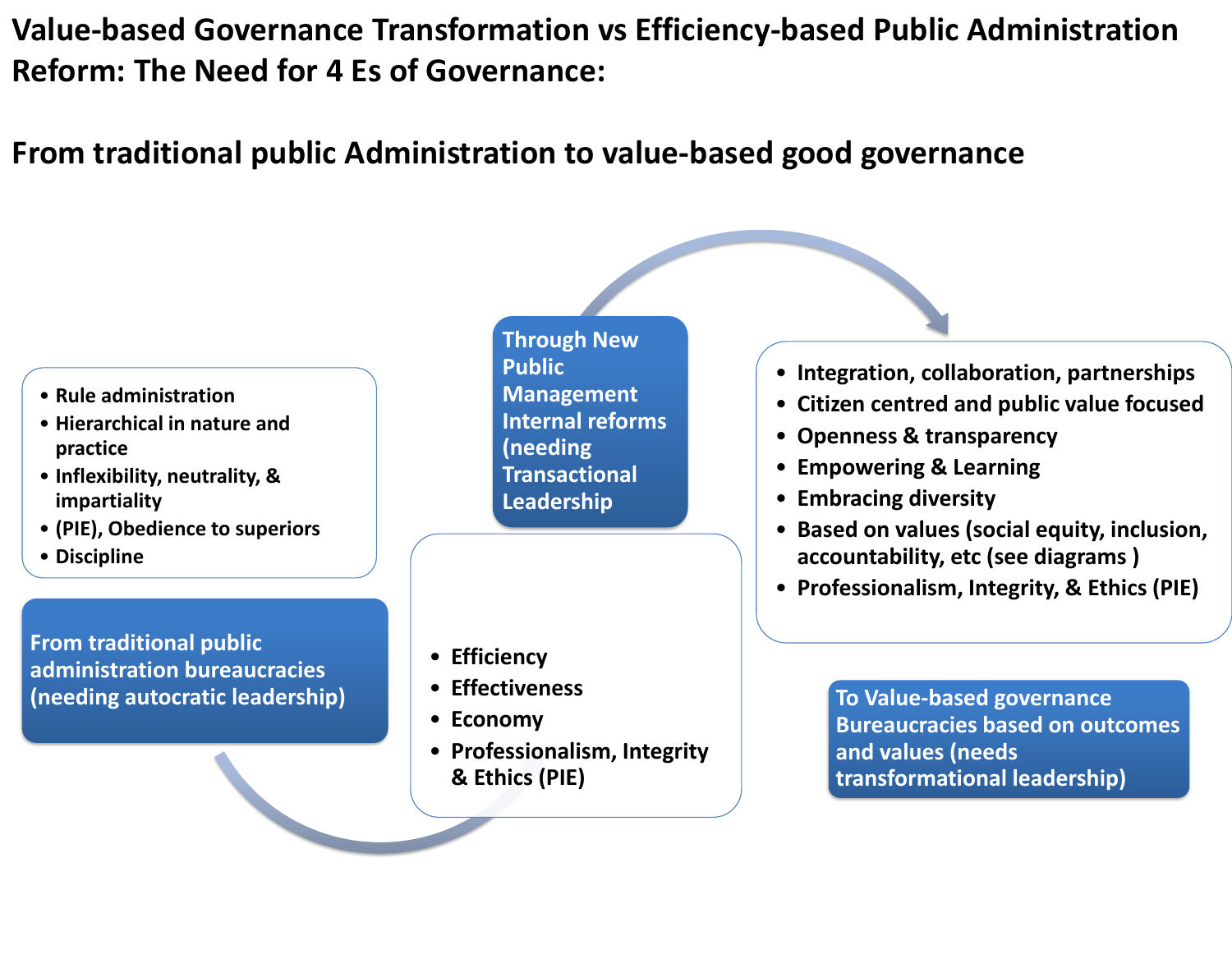Transformational Leadership Focus Action Areas in the context of the 2030 Agenda: Action Oriented Transformational Leadership Model

**Leverage Community potential for transformation and sustained development Engage all actors and secure their support, commitment, energies, resources and action Align development plans with national, regional, and global development goals Develop competences at community, political, managerial, administrative and technical levels Ensure mobilisation and frugal utilisation of both internal and external financial resources Rely on local capabilities to ensure creativity and innovation, resilience and sustainability State achievements and shortfalls honestly using the two to sustain and improve performance Harness an ideology/mentality that puts people at the centre of all policies, plans and actions Instil Values & Principles of Good Governance including professionalism, accountability, etc Pursue a collective vision for the future generations built on the achievements of today.**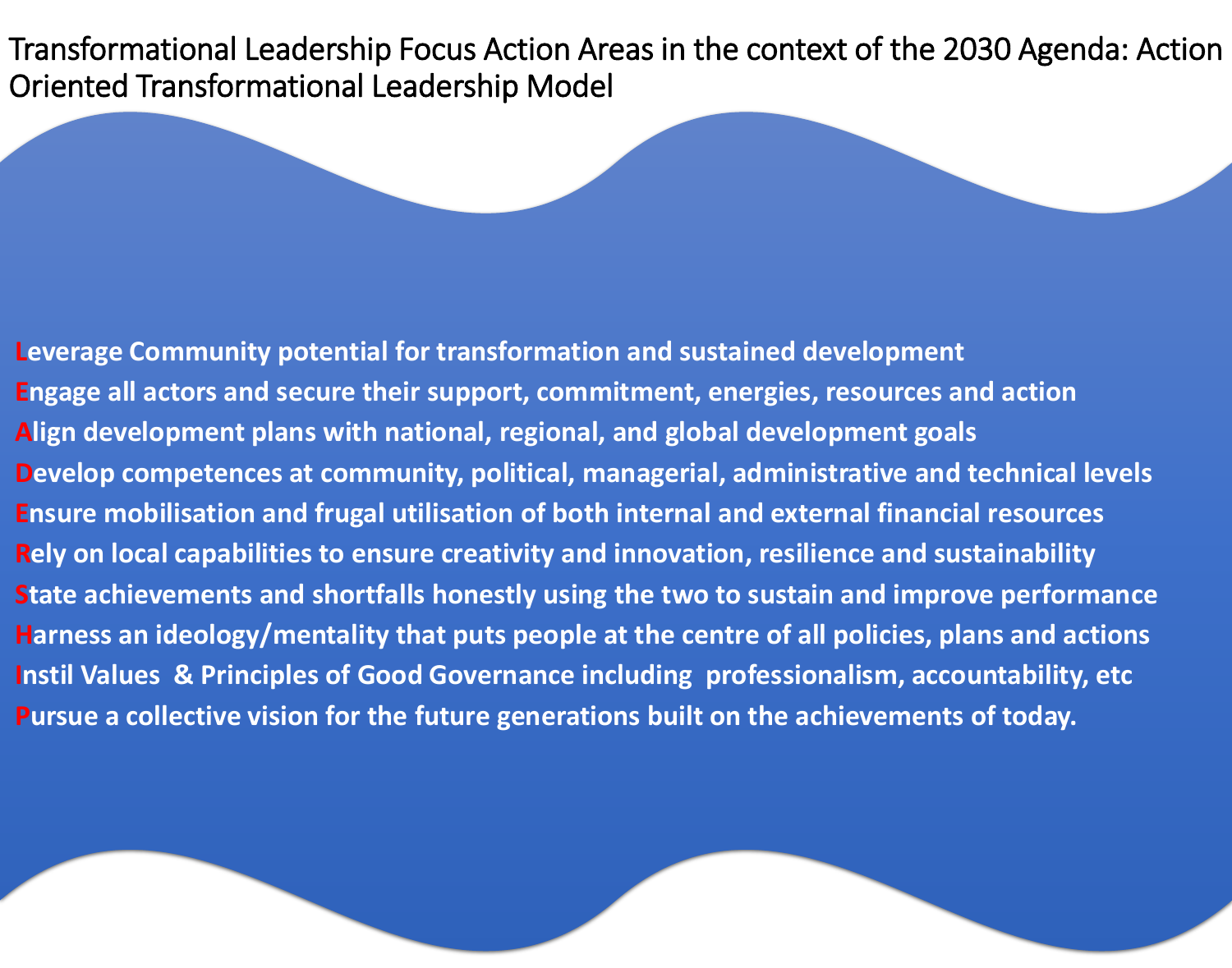Transforming the DNA of a Public Servant: Bound to Humanness & Empathy

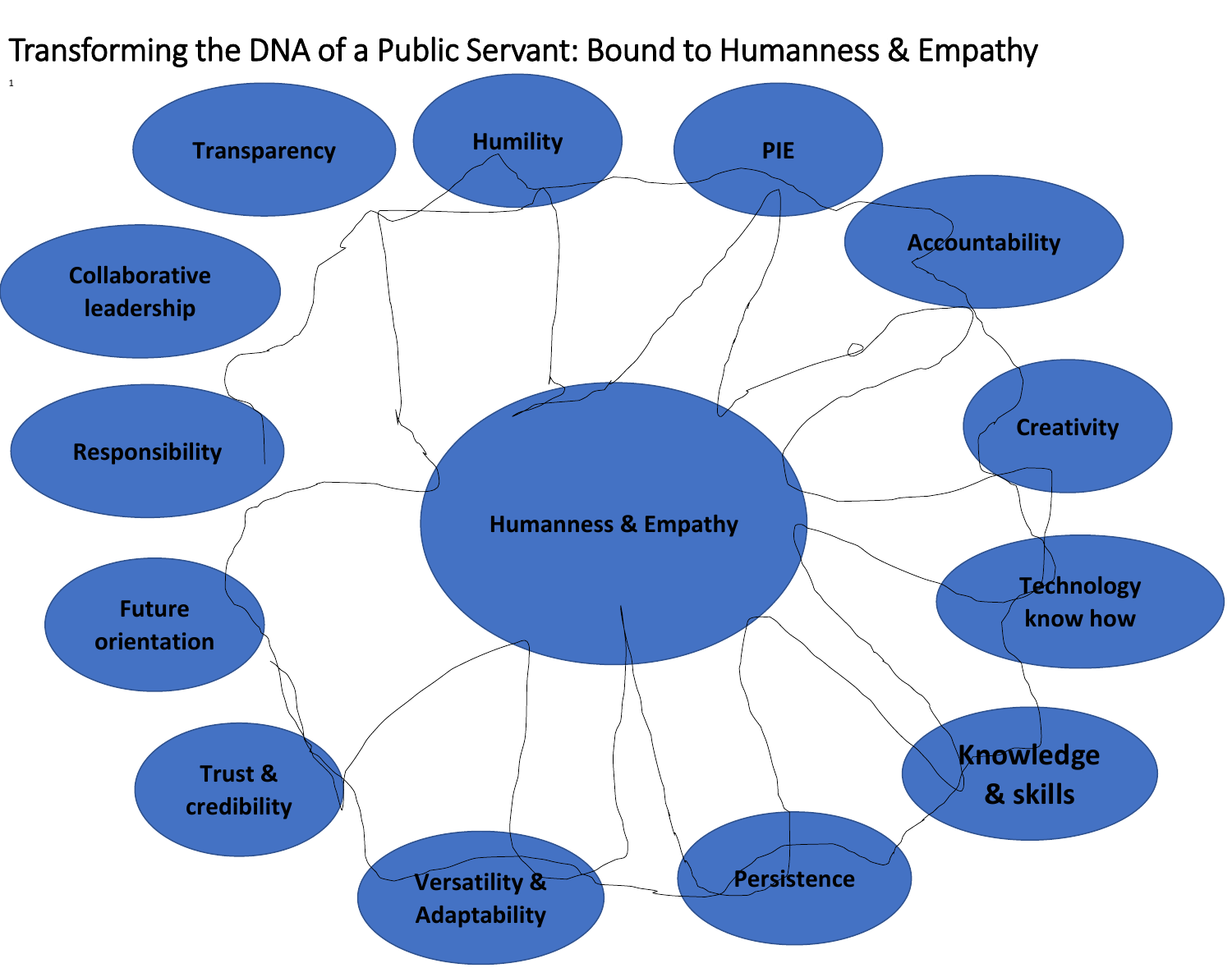- **Concluding debate: Who will spearhead the transformation? Strong leaders or strong institutions? A missed symbiotic relationship**
- **In 2009: Barack Obama, said that Africa does not need strong men; that Africa needs strong institutions.**
- **Looked at critically it is a misleading statement**
- **The strength of public leadership lies in two critical things: people-centered achievements; and trust and support of the people. These two are mutually reenforcing.**
- **Strong men and women create institutions that fit into and guide the country's development. It takes a strong leader to subject himself/herself to the dictates of governance institutions they create.**
- **One of the problems is that at times strong men and women liberate countries and create institutions but are not strong enough to subject themselves to the control of the institutions they create.**
- **There is a symbiotic interaction between strong men and strong institutions which is still on-going**